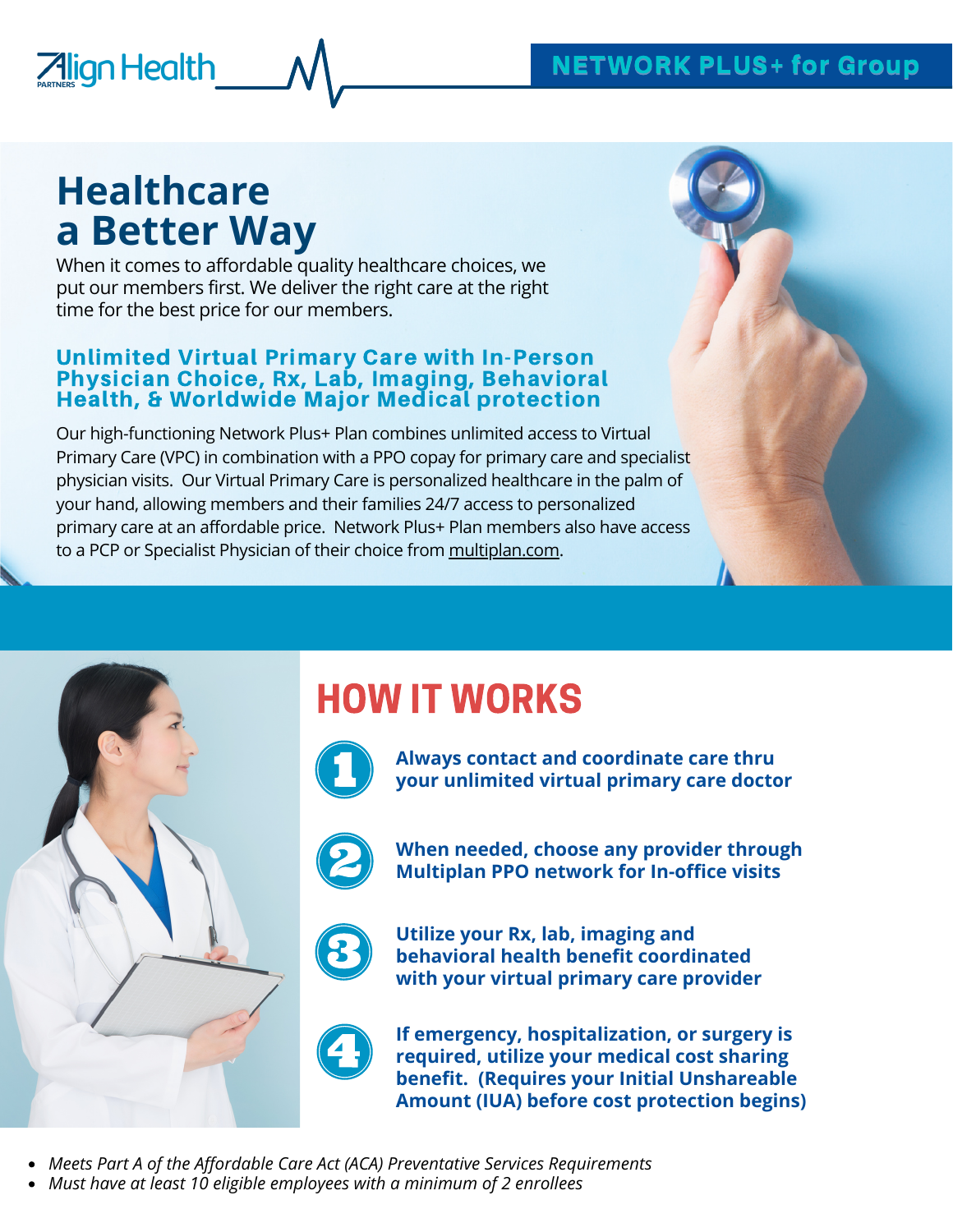# NETWORK PLUS+ for Group

### Member Benefits

**Align Health** 

#### **Easy to Use Member Portal**

- Single sign-on user experience
- $\bullet$ Online enrollment
- $\bullet$ Secure payment
- Customer service  $\bullet$
- $\bullet$ Benefit summaries

#### **Virtual Primary Care**

- $\bullet$ Free annual exams
- $\bullet$ 24/7/365 unlimited access to personal Primary Care Doctor - virtual, text, or email
- No co-pays, deductibles, or hidden costs or fees  $\bullet$
- Discounts on specialists, prescriptions, labs, and imaging  $\bullet$
- Universal acceptance regardless of preexisting conditions  $\bullet$
- Virtual consult for specialist referrals, diagnostics, or labs  $\bullet$
- Member first approach to healthcare and health promotion  $\bullet$
- HIPAA/PHI compliant technology that brings personal care to you when you need it  $\bullet$
- $\bullet$ Live video chat with photo upload for clarity and peace of mind
- Personalized digital history minimizes paperwork allowing for more time with provider  $\bullet$
- Enroll anytime without open enrollment or waiting period  $\bullet$
- $\bullet$ Designated care navigator

#### **In-Office Physician Visits**

- $\bullet$ Preventative / Wellness covered at 100%
- Primary Care Visits \$20 copay in network and \$50 copay out-of-network up to 5 times per year  $\bullet$
- Specialist Visits \$50 copay in network and \$100 copay out-of-network up to 5 times per year  $\bullet$
- $\bullet$ Urgent Care - \$50 copay in network and \$100 copay out-of-network up to 5 times per year.
- Physician of choice from network [www.multiplan.com](http://www.multiplan.com/)  $\bullet$

#### **Pharmacy**

- Generic Rx
	- Tier 1: \$10 Copay  $\bullet$
	- Tier 2: \$25 Copay
	- $\bullet$ Tier 3: \$50 Copay
- Brand Rx
	- $\bullet$ Tier 2 - Preferred Brand: \$25 Copay
	- $\bullet$ Tier 3 - Non-Preferred Brand: \$50 Copay

#### **Laboratory Services**

- Tests \$10 copay in network and \$25 copay out-of-network  $\bullet$
- X-Rays \$50 copay in network and \$100 copay out-of-network  $\bullet$
- $\bullet$ Imaging MRI, Ultrasound CT - \$200 copay in network and \$400 copay out-of-network

#### **Mental Wellness**

Clinical appropriate number of visits with no session fees